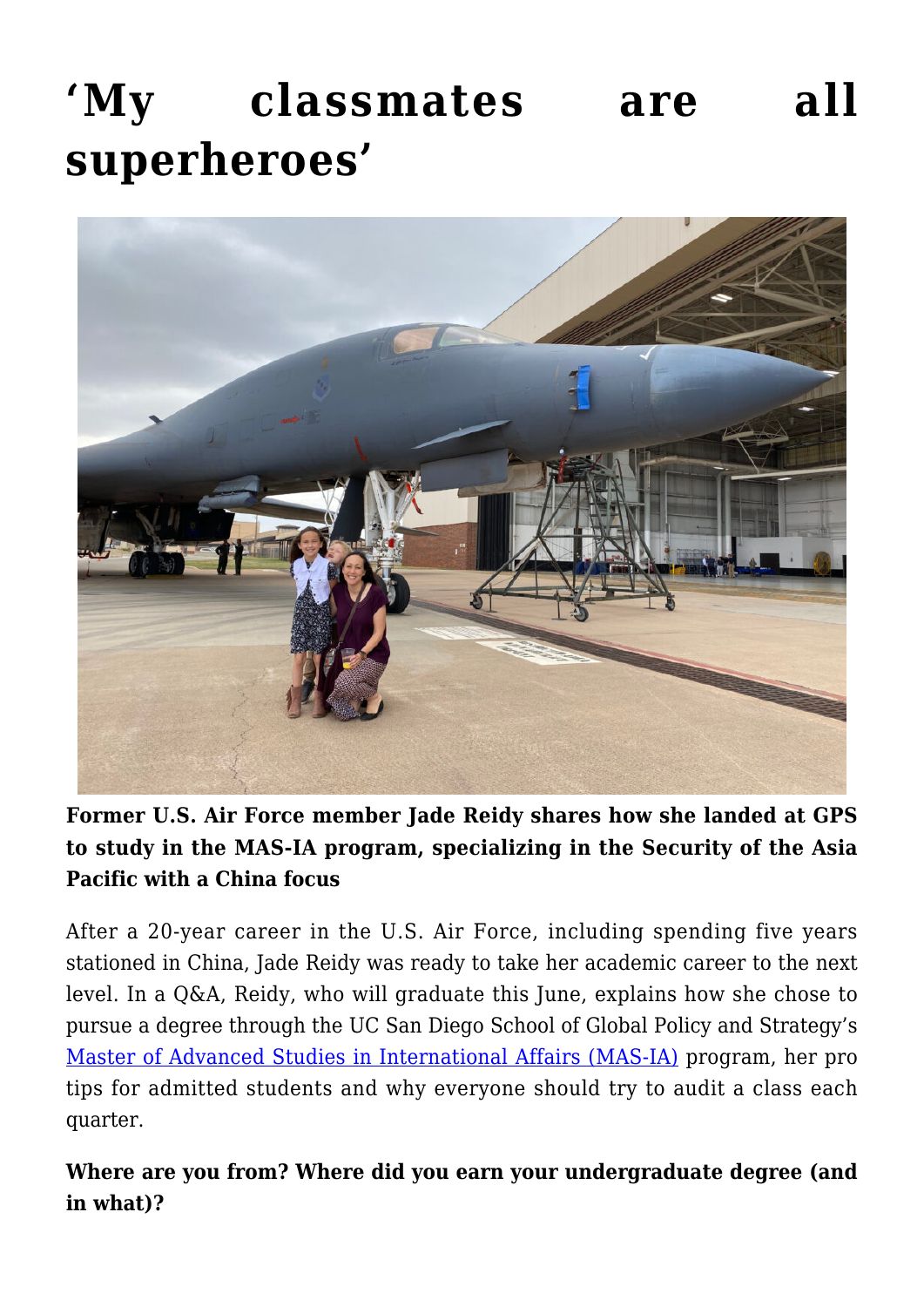I was born in Alexandria, Virginia, and grew up in both California and Maryland. After graduating from high school in Bethesda, Maryland, I graduated in 2000 from UCLA with a B.A. in Chinese with a specialization in Business Administration.

#### **What drew you to UC San Diego and to GPS to get your MAS-IA degree?**

While I was in the Air Force, I spent over five years stationed in Beijing, China. After retiring, I wanted to continue my educational journey by studying at a school that specialized in China matters. I didn't actively seek out San Diego, but after looking at all the programs that specialized in China, UC San Diego was at the top of the list. In 2019, I was considering retirement and cold-called GPS. Director of Admissions [Sonja Steinbrech](https://gps.ucsd.edu/about/contact.html#Admissions) introduced me to the MAS-IA program. A few months later, my family and I visited UC San Diego to see if the transition to civilian life and the MAS-IA program would be a good fit. [Executive Education](https://gps.ucsd.edu/executive-education/index.html) expert Janaye Barker explained the program and arranged a meeting with Vice Admiral Robert Thomas and professor Tai Ming Cheung. Meeting the team and appreciating their expertise reinforced the decision for me to retire and come to GPS.

## **What is your area of specialization, and why did you choose it?**

My specialization is Security of the Asia Pacific with a China focus. While I had a lot of experience living in China and working alongside my Tsinghua classmates and People's Liberation Army counterparts, I wanted to understand China from a more academically rigorous perspective.

## **What do you like most about the MAS-IA program so far?**

There is a wealth of expertise and experience among the faculty and my fellow graduate students. It's very humbling to be among professors who have vast experience and are on the cutting edge of their field. Most of all, their desire to equip and invest in students is inspiring. It's fantastic to be a part of a diverse and talented cohort. My classmates are all superheroes with interesting backgrounds, and very modest about it.

## **What's been your favorite class so far and why?**

This must be a trick question - I liked them all! [Tai Ming Cheung](https://gps.ucsd.edu/faculty-directory/tai-ming-cheung.html)'s Chinese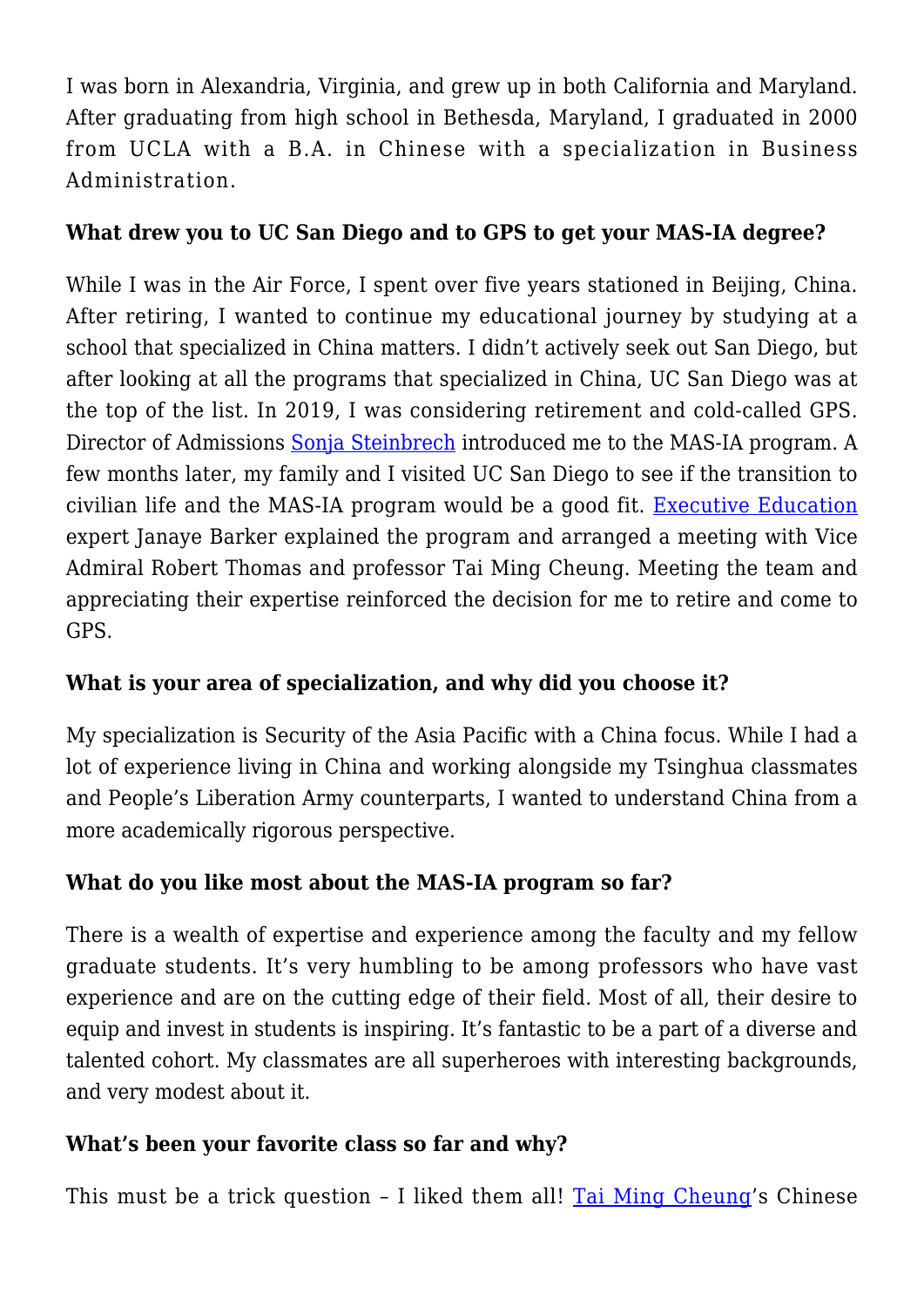Security, Technology and Innovation was one where I learned the most. The most impactful has been [Emilie Hafner-Burton](https://gps.ucsd.edu/faculty-directory/emilie-hafner-burton.html)'s Human Rights class. [Liz Lyons'](https://gps.ucsd.edu/faculty-directory/elizabeth-lyons.html) Start-Ups, Founding to Launch was the most influential. I can't unsee [Jesse Driscoll](https://gps.ucsd.edu/faculty-directory/jesse-driscoll.html) "in a hat" while roleplaying different national security debates – his class was fascinating. I've tried to audit at least one class each quarter, and every one of those courses taught me a lot, too.

## **Is there a particular professor or staff member that has made a big impact on you? If so, who and why?**

Each one has made a positive impact, but two professors stand out over my twoyear program. [Vice Admiral Robert Thomas](https://gps.ucsd.edu/faculty-directory/robert-thomas%20.html) exemplifies service before self and always makes time for his students. [Tai Ming Cheung](https://gps.ucsd.edu/faculty-directory/tai-ming-cheung.html) has been a phenomenal mentor on China and defense matters. I spent 25% of my career stationed in China, and I've learned so much above and beyond those experiences by coming to GPS. In my second year, our career services team was influential in sparking my interest in entertainment diplomacy, and MAS-IA Program Coordinator Janaye Barker was the glue that held us all together.

#### **What advice do you have for admitted GPS students?**

Learn from everyone. Take advantage of the resources and talent that you have access to here. Introduce yourself to the teaching assistants. Go to your professors' office hours. Audit classes. Join a student group. Break bread with your classmates. Enjoy the journey.

## **Amid your rigorous academic schedule, what steps do you take to strike a work/life balance?**

My family and I came to San Diego to begin this adventure together. I try to keep my focus on the bigger picture and try to understand my measures of success. These measures will be different for everyone. For me, I try to stay mindful of time as our most precious resource, and the opportunity cost of how I allocate that time. Making memories as a family is more valuable to me than making a big paycheck at the expense of my family.

#### **Are you involved in any GPS/UC San Diego student groups?**

Yes! I served on the board of the Strategic Studies Group. It was a great way to